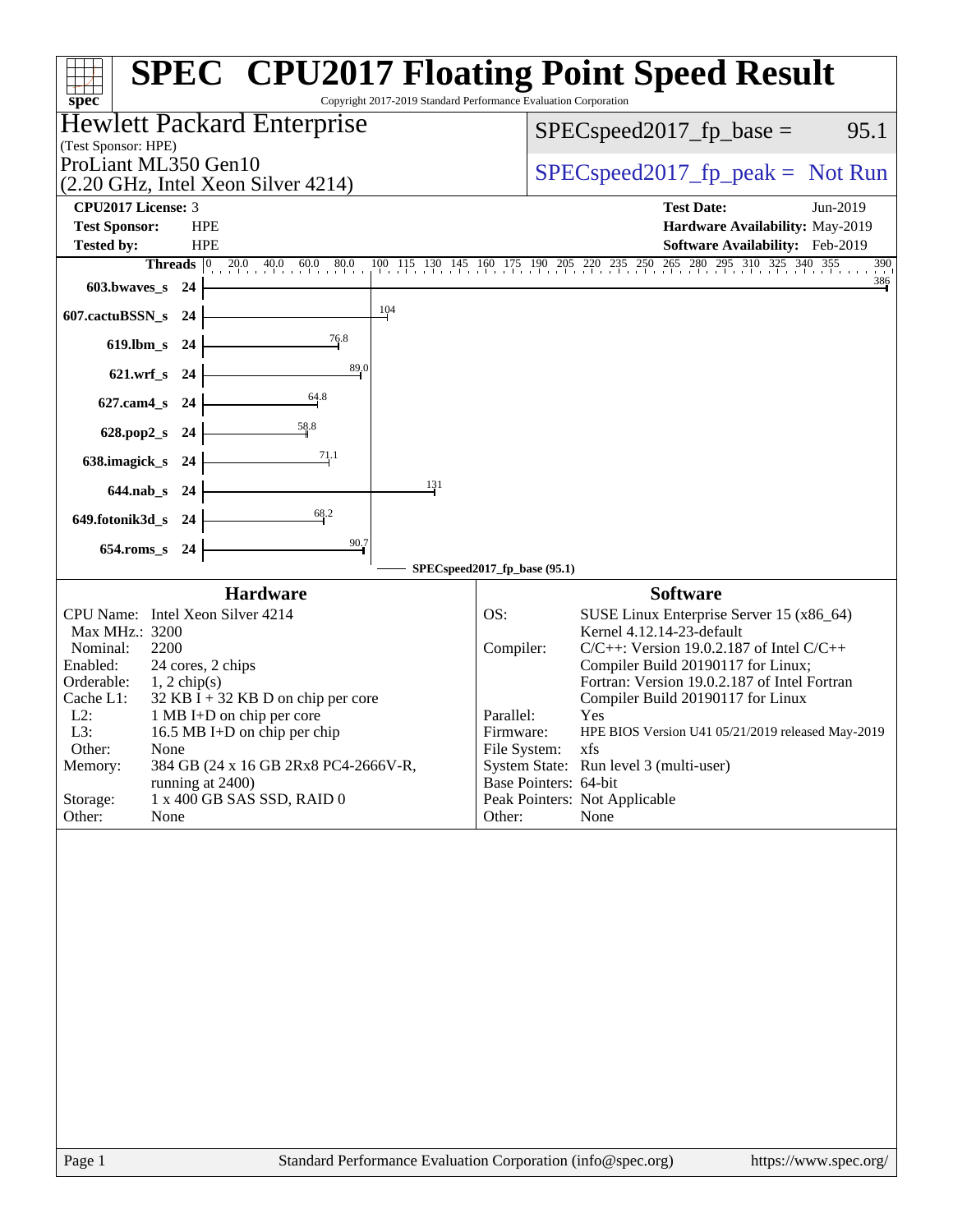Copyright 2017-2019 Standard Performance Evaluation Corporation

### Hewlett Packard Enterprise

(Test Sponsor: HPE)

**[spec](http://www.spec.org/)**

ProLiant ML350 Gen10  $SPEC speed2017_f$   $peak = Not Run$ 

 $SPEC speed2017_fp\_base =$  95.1

(2.20 GHz, Intel Xeon Silver 4214)

**[CPU2017 License:](http://www.spec.org/auto/cpu2017/Docs/result-fields.html#CPU2017License)** 3 **[Test Date:](http://www.spec.org/auto/cpu2017/Docs/result-fields.html#TestDate)** Jun-2019 **[Test Sponsor:](http://www.spec.org/auto/cpu2017/Docs/result-fields.html#TestSponsor)** HPE **[Hardware Availability:](http://www.spec.org/auto/cpu2017/Docs/result-fields.html#HardwareAvailability)** May-2019 **[Tested by:](http://www.spec.org/auto/cpu2017/Docs/result-fields.html#Testedby)** HPE **[Software Availability:](http://www.spec.org/auto/cpu2017/Docs/result-fields.html#SoftwareAvailability)** Feb-2019

#### **[Results Table](http://www.spec.org/auto/cpu2017/Docs/result-fields.html#ResultsTable)**

|                            | <b>Base</b>                |                |                |                |            | <b>Peak</b>    |       |                |                |              |                |              |                |              |
|----------------------------|----------------------------|----------------|----------------|----------------|------------|----------------|-------|----------------|----------------|--------------|----------------|--------------|----------------|--------------|
| <b>Benchmark</b>           | <b>Threads</b>             | <b>Seconds</b> | Ratio          | <b>Seconds</b> | Ratio      | <b>Seconds</b> | Ratio | <b>Threads</b> | <b>Seconds</b> | <b>Ratio</b> | <b>Seconds</b> | <b>Ratio</b> | <b>Seconds</b> | <b>Ratio</b> |
| 603.bwayes_s               | 24                         | <u>153</u>     | 386            | 152            | 387        | 153            | 386   |                |                |              |                |              |                |              |
| 607.cactuBSSN s            | 24                         | 160            | 104            | <b>160</b>     | <b>104</b> | 160            | 104   |                |                |              |                |              |                |              |
| $619.$ lbm_s               | 24                         | 68.7           | 76.2           | 68.2           | 76.8       | 68.2           | 76.9  |                |                |              |                |              |                |              |
| $621.wrf$ s                | 24                         | 149            | 89.0           | 149            | 88.6       | 148            | 89.1  |                |                |              |                |              |                |              |
| $627.cam4_s$               | 24                         | 137            | 64.7           | 137            | 64.8       | 137            | 64.8  |                |                |              |                |              |                |              |
| $628.pop2_s$               | 24                         | 201            | 58.9           | 202            | 58.8       | 205            | 58.0  |                |                |              |                |              |                |              |
| 638.imagick_s              | 24                         | 203            | 71.0           | 203            | 71.1       | 203            | 71.2  |                |                |              |                |              |                |              |
| $644$ .nab s               | 24                         | 134            | 131            | 134            | 131        | 134            | 131   |                |                |              |                |              |                |              |
| 649.fotonik3d s            | 24                         | 134            | 67.9           | 134            | 68.2       | 134            | 68.3  |                |                |              |                |              |                |              |
| $654$ .roms s              | 24                         | 174            | 90.7           | 173            | 91.3       | 174            | 90.3  |                |                |              |                |              |                |              |
| $SPEC speed2017$ fp base = |                            |                |                |                |            |                |       |                |                |              |                |              |                |              |
|                            | $SPECspeed2017_fp\_peak =$ |                | <b>Not Run</b> |                |            |                |       |                |                |              |                |              |                |              |

Results appear in the [order in which they were run.](http://www.spec.org/auto/cpu2017/Docs/result-fields.html#RunOrder) Bold underlined text [indicates a median measurement](http://www.spec.org/auto/cpu2017/Docs/result-fields.html#Median).

#### **[Operating System Notes](http://www.spec.org/auto/cpu2017/Docs/result-fields.html#OperatingSystemNotes)**

 Stack size set to unlimited using "ulimit -s unlimited" Transparent Huge Pages enabled by default Prior to runcpu invocation Filesystem page cache synced and cleared with: sync; echo 3> /proc/sys/vm/drop\_caches

#### **[General Notes](http://www.spec.org/auto/cpu2017/Docs/result-fields.html#GeneralNotes)**

Environment variables set by runcpu before the start of the run:  $KMP$  AFFINITY = "granularity=fine, compact" LD\_LIBRARY\_PATH = "/home/cpu2017\_u2/lib/ia32:/home/cpu2017\_u2/lib/intel64" OMP\_STACKSIZE = "192M"

 Binaries compiled on a system with 1x Intel Core i9-7900X CPU + 32GB RAM memory using Redhat Enterprise Linux 7.5 NA: The test sponsor attests, as of date of publication, that CVE-2017-5754 (Meltdown) is mitigated in the system as tested and documented. Yes: The test sponsor attests, as of date of publication, that CVE-2017-5753 (Spectre variant 1) is mitigated in the system as tested and documented. Yes: The test sponsor attests, as of date of publication, that CVE-2017-5715 (Spectre variant 2) is mitigated in the system as tested and documented.

#### **[Platform Notes](http://www.spec.org/auto/cpu2017/Docs/result-fields.html#PlatformNotes)**

BIOS Configuration: Hyper-Threading set to Disabled Thermal Configuration set to Maximum Cooling

**(Continued on next page)**

Page 2 Standard Performance Evaluation Corporation [\(info@spec.org\)](mailto:info@spec.org) <https://www.spec.org/>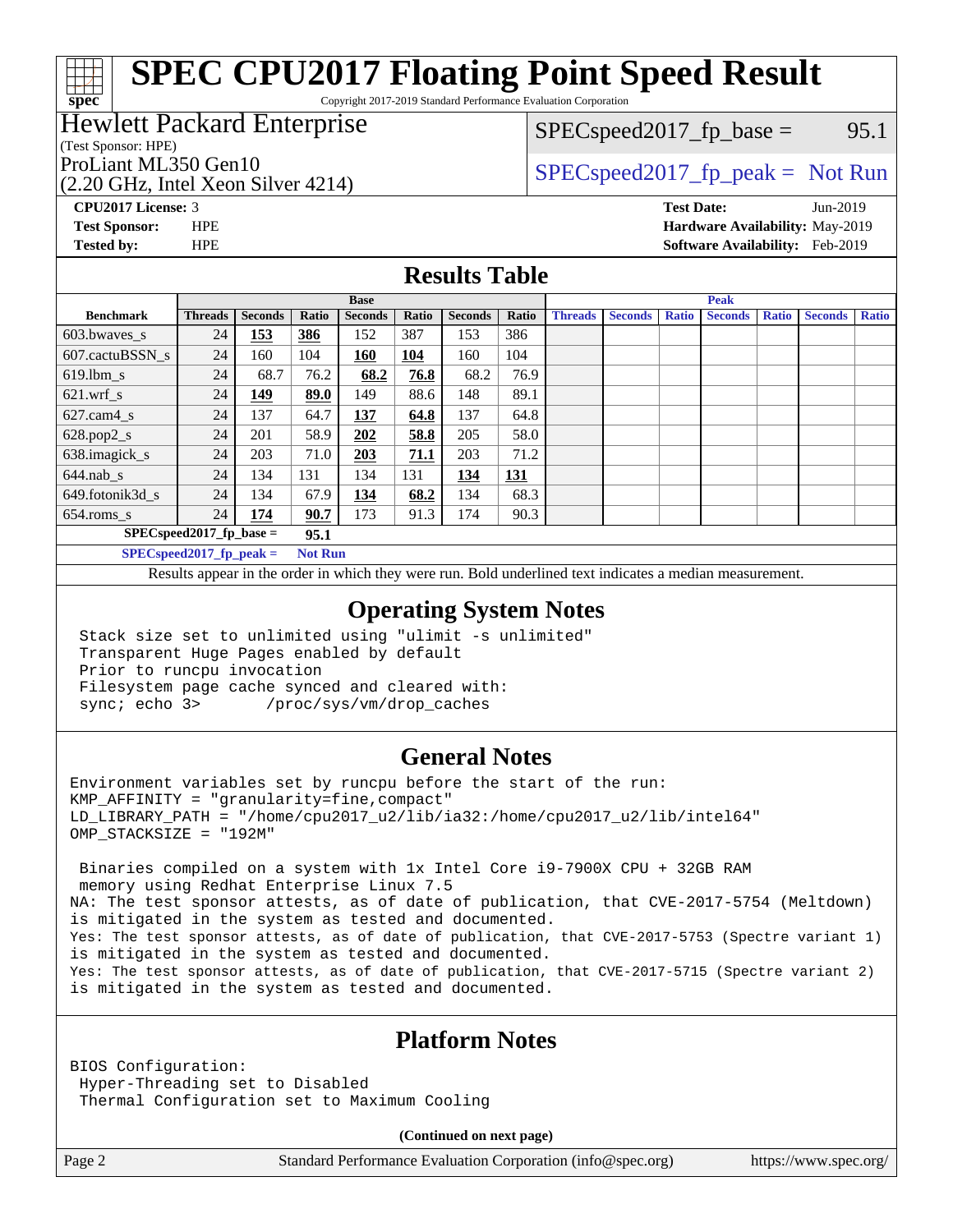Copyright 2017-2019 Standard Performance Evaluation Corporation

### Hewlett Packard Enterprise

 $SPEC speed2017_fp\_base = 95.1$ 

### (Test Sponsor: HPE)

(2.20 GHz, Intel Xeon Silver 4214)

ProLiant ML350 Gen10  $SPEC speed2017<sub>fp</sub> peak = Not Run$ 

**[spec](http://www.spec.org/)**

**[CPU2017 License:](http://www.spec.org/auto/cpu2017/Docs/result-fields.html#CPU2017License)** 3 **[Test Date:](http://www.spec.org/auto/cpu2017/Docs/result-fields.html#TestDate)** Jun-2019 **[Test Sponsor:](http://www.spec.org/auto/cpu2017/Docs/result-fields.html#TestSponsor)** HPE **[Hardware Availability:](http://www.spec.org/auto/cpu2017/Docs/result-fields.html#HardwareAvailability)** May-2019 **[Tested by:](http://www.spec.org/auto/cpu2017/Docs/result-fields.html#Testedby)** HPE **[Software Availability:](http://www.spec.org/auto/cpu2017/Docs/result-fields.html#SoftwareAvailability)** Feb-2019

#### **[Platform Notes \(Continued\)](http://www.spec.org/auto/cpu2017/Docs/result-fields.html#PlatformNotes)**

Page 3 Standard Performance Evaluation Corporation [\(info@spec.org\)](mailto:info@spec.org) <https://www.spec.org/> Memory Patrol Scrubbing set to Disabled LLC Prefetch set to Enabled LLC Dead Line Allocation set to Disabled Enhanced Processor Performance set to Enabled Workload Profile set to General Peak Frequency Compute Energy/Performance Bias set to Balanced Power Workload Profile set to Custom Numa Group Size Optimization set to Flat Sysinfo program /home/cpu2017\_u2/bin/sysinfo Rev: r5974 of 2018-05-19 9bcde8f2999c33d61f64985e45859ea9 running on ml350-sles15-utpal Thu Jun 20 15:34:00 2019 SUT (System Under Test) info as seen by some common utilities. For more information on this section, see <https://www.spec.org/cpu2017/Docs/config.html#sysinfo> From /proc/cpuinfo model name : Intel(R) Xeon(R) Silver 4214 CPU @ 2.20GHz 2 "physical id"s (chips) 24 "processors" cores, siblings (Caution: counting these is hw and system dependent. The following excerpts from /proc/cpuinfo might not be reliable. Use with caution.) cpu cores : 12 siblings : 12 physical 0: cores 0 1 2 3 4 5 8 9 10 11 12 13 physical 1: cores 0 1 2 3 4 5 8 9 10 11 12 13 From lscpu: Architecture: x86\_64 CPU op-mode(s): 32-bit, 64-bit Byte Order: Little Endian  $CPU(s):$  24 On-line CPU(s) list: 0-23 Thread(s) per core: 1 Core(s) per socket: 12 Socket(s): 2 NUMA node(s): 2 Vendor ID: GenuineIntel CPU family: 6 Model: 85 Model name: Intel(R) Xeon(R) Silver 4214 CPU @ 2.20GHz Stepping: 6 CPU MHz: 2200.000 BogoMIPS: 4400.00 Virtualization: VT-x L1d cache: 32K L1i cache: 32K **(Continued on next page)**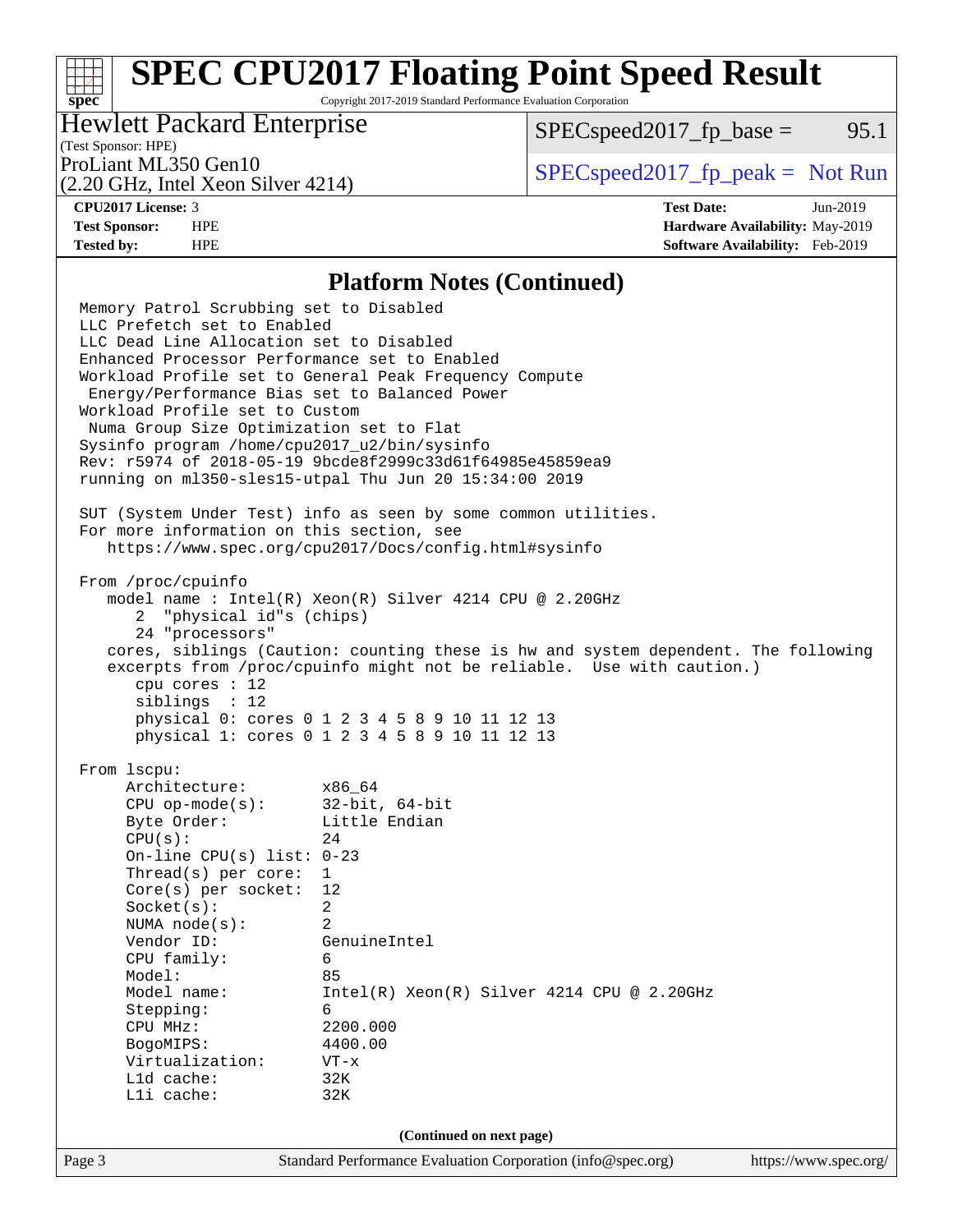#### Page 4 Standard Performance Evaluation Corporation [\(info@spec.org\)](mailto:info@spec.org) <https://www.spec.org/> **[spec](http://www.spec.org/) [SPEC CPU2017 Floating Point Speed Result](http://www.spec.org/auto/cpu2017/Docs/result-fields.html#SPECCPU2017FloatingPointSpeedResult)** Copyright 2017-2019 Standard Performance Evaluation Corporation (Test Sponsor: HPE) Hewlett Packard Enterprise (2.20 GHz, Intel Xeon Silver 4214) ProLiant ML350 Gen10  $SPEC speed2017_fp\_peak = Not Run$  $SPEC speed2017_fp\_base = 95.1$ **[CPU2017 License:](http://www.spec.org/auto/cpu2017/Docs/result-fields.html#CPU2017License)** 3 **[Test Date:](http://www.spec.org/auto/cpu2017/Docs/result-fields.html#TestDate)** Jun-2019 **[Test Sponsor:](http://www.spec.org/auto/cpu2017/Docs/result-fields.html#TestSponsor)** HPE **[Hardware Availability:](http://www.spec.org/auto/cpu2017/Docs/result-fields.html#HardwareAvailability)** May-2019 **[Tested by:](http://www.spec.org/auto/cpu2017/Docs/result-fields.html#Testedby)** HPE **[Software Availability:](http://www.spec.org/auto/cpu2017/Docs/result-fields.html#SoftwareAvailability)** Feb-2019 **[Platform Notes \(Continued\)](http://www.spec.org/auto/cpu2017/Docs/result-fields.html#PlatformNotes)** L2 cache: 1024K L3 cache: 16896K NUMA node0 CPU(s): 0-11 NUMA node1 CPU(s): 12-23 Flags: fpu vme de pse tsc msr pae mce cx8 apic sep mtrr pge mca cmov pat pse36 clflush dts acpi mmx fxsr sse sse2 ss ht tm pbe syscall nx pdpe1gb rdtscp lm constant\_tsc art arch\_perfmon pebs bts rep\_good nopl xtopology nonstop\_tsc cpuid aperfmperf tsc\_known\_freq pni pclmulqdq dtes64 monitor ds\_cpl vmx smx est tm2 ssse3 sdbg fma cx16 xtpr pdcm pcid dca sse4\_1 sse4\_2 x2apic movbe popcnt tsc\_deadline\_timer aes xsave avx f16c rdrand lahf\_lm abm 3dnowprefetch cpuid\_fault epb cat\_l3 cdp\_l3 invpcid\_single intel\_ppin mba tpr\_shadow vnmi flexpriority ept vpid fsgsbase tsc\_adjust bmi1 hle avx2 smep bmi2 erms invpcid rtm cqm mpx rdt\_a avx512f avx512dq rdseed adx smap clflushopt clwb intel\_pt avx512cd avx512bw avx512vl xsaveopt xsavec xgetbv1 xsaves cqm\_llc cqm\_occup\_llc cqm\_mbm\_total cqm\_mbm\_local ibpb ibrs stibp dtherm ida arat pln pts pku ospke avx512\_vnni arch\_capabilities ssbd /proc/cpuinfo cache data cache size : 16896 KB From numactl --hardware WARNING: a numactl 'node' might or might not correspond to a physical chip. available: 2 nodes (0-1) node 0 cpus: 0 1 2 3 4 5 6 7 8 9 10 11 node 0 size: 193120 MB node 0 free: 192766 MB node 1 cpus: 12 13 14 15 16 17 18 19 20 21 22 23 node 1 size: 193504 MB node 1 free: 193161 MB node distances: node 0 1 0: 10 21 1: 21 10 From /proc/meminfo MemTotal: 395903448 kB HugePages\_Total: 0 Hugepagesize: 2048 kB From /etc/\*release\* /etc/\*version\* os-release: NAME="SLES" VERSION="15" VERSION\_ID="15" PRETTY\_NAME="SUSE Linux Enterprise Server 15" ID="sles" ID\_LIKE="suse" ANSI\_COLOR="0;32" **(Continued on next page)**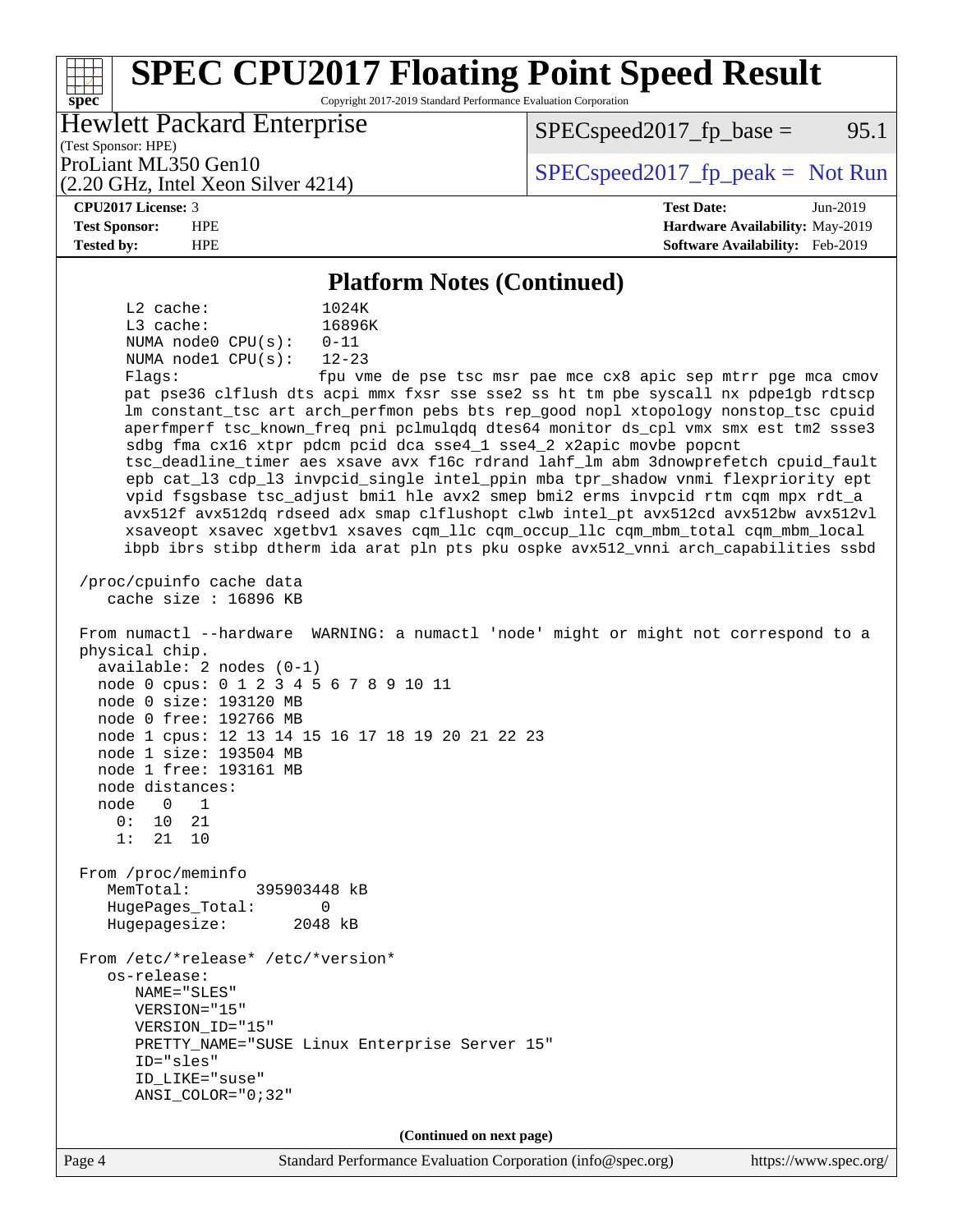Copyright 2017-2019 Standard Performance Evaluation Corporation

Hewlett Packard Enterprise

(2.20 GHz, Intel Xeon Silver 4214)

 $SPEC speed2017_fp\_base =$  95.1

(Test Sponsor: HPE)

ProLiant ML350 Gen10  $SPEC speed2017_f$   $peak = Not Run$ 

**[spec](http://www.spec.org/)**

**[CPU2017 License:](http://www.spec.org/auto/cpu2017/Docs/result-fields.html#CPU2017License)** 3 **[Test Date:](http://www.spec.org/auto/cpu2017/Docs/result-fields.html#TestDate)** Jun-2019 **[Test Sponsor:](http://www.spec.org/auto/cpu2017/Docs/result-fields.html#TestSponsor)** HPE **[Hardware Availability:](http://www.spec.org/auto/cpu2017/Docs/result-fields.html#HardwareAvailability)** May-2019 **[Tested by:](http://www.spec.org/auto/cpu2017/Docs/result-fields.html#Testedby)** HPE **[Software Availability:](http://www.spec.org/auto/cpu2017/Docs/result-fields.html#SoftwareAvailability)** Feb-2019

#### **[Platform Notes \(Continued\)](http://www.spec.org/auto/cpu2017/Docs/result-fields.html#PlatformNotes)**

CPE\_NAME="cpe:/o:suse:sles:15"

uname -a:

 Linux ml350-sles15-utpal 4.12.14-23-default #1 SMP Tue May 29 21:04:44 UTC 2018 (cd0437b) x86\_64 x86\_64 x86\_64 GNU/Linux

Kernel self-reported vulnerability status:

 CVE-2017-5754 (Meltdown): Not affected CVE-2017-5753 (Spectre variant 1): Mitigation: \_\_user pointer sanitization CVE-2017-5715 (Spectre variant 2): Mitigation: Indirect Branch Restricted Speculation, IBPB, IBRS\_FW

run-level 3 Jun 20 15:31

 SPEC is set to: /home/cpu2017\_u2 Filesystem Type Size Used Avail Use% Mounted on /dev/sda3 xfs 407G 43G 364G 11% /home

 Additional information from dmidecode follows. WARNING: Use caution when you interpret this section. The 'dmidecode' program reads system data which is "intended to allow hardware to be accurately determined", but the intent may not be met, as there are frequent changes to hardware, firmware, and the "DMTF SMBIOS" standard. BIOS HPE U41 05/21/2019 Memory:

24x UNKNOWN NOT AVAILABLE 16 GB 2 rank 2666, configured at 2400

(End of data from sysinfo program)

#### **[Compiler Version Notes](http://www.spec.org/auto/cpu2017/Docs/result-fields.html#CompilerVersionNotes)**

============================================================================== CC 619.lbm\_s(base) 638.imagick\_s(base) 644.nab\_s(base) ------------------------------------------------------------------------------ Intel(R) C Intel(R) 64 Compiler for applications running on Intel(R) 64, Version 19.0.2.187 Build 20190117 Copyright (C) 1985-2019 Intel Corporation. All rights reserved. ------------------------------------------------------------------------------ ============================================================================== FC 607.cactuBSSN\_s(base) ------------------------------------------------------------------------------ Intel(R)  $C++$  Intel(R) 64 Compiler for applications running on Intel(R) 64, Version 19.0.2.187 Build 20190117 Copyright (C) 1985-2019 Intel Corporation. All rights reserved. Intel(R) C Intel(R) 64 Compiler for applications running on Intel(R)  $64$ , **(Continued on next page)**

Page 5 Standard Performance Evaluation Corporation [\(info@spec.org\)](mailto:info@spec.org) <https://www.spec.org/>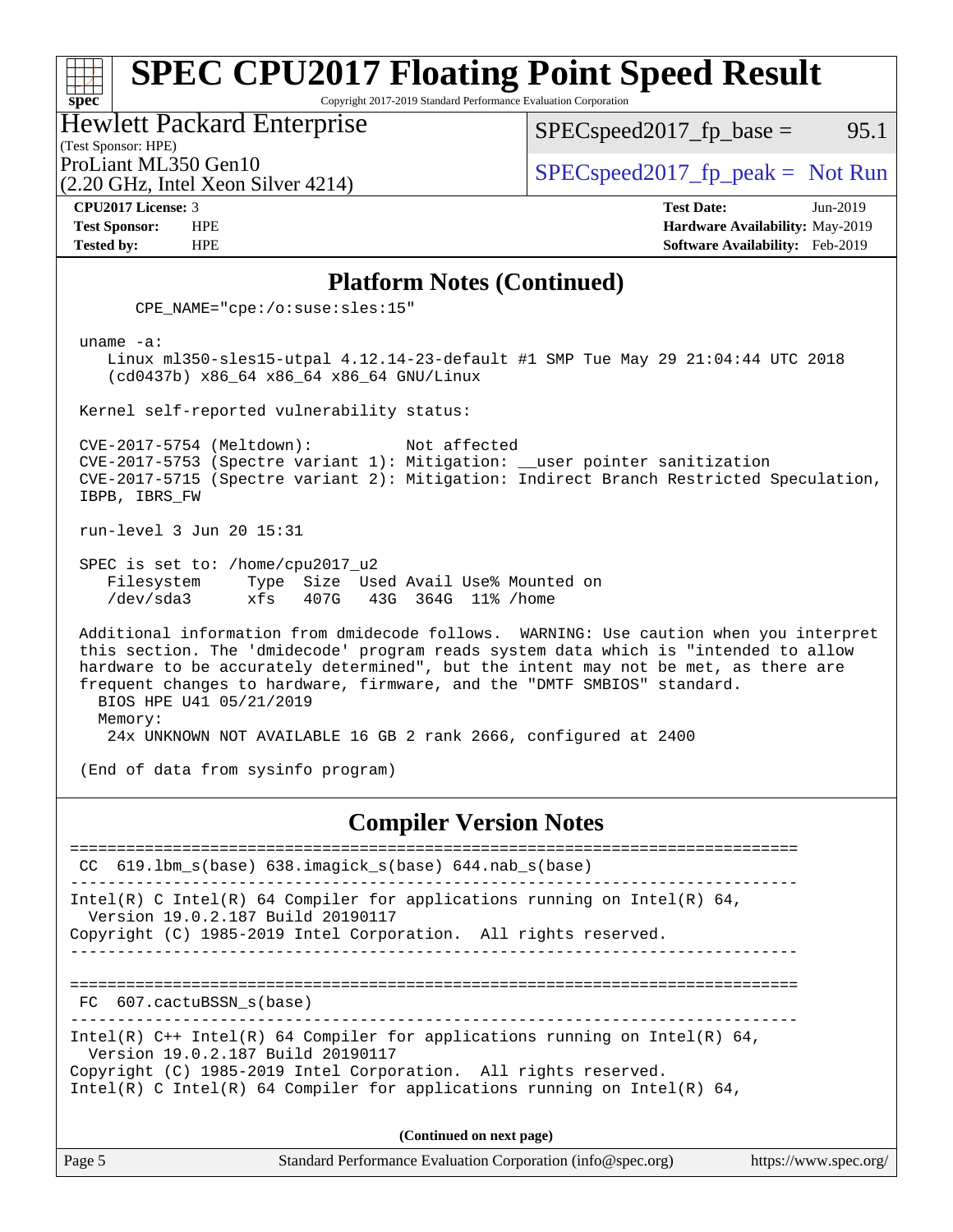Copyright 2017-2019 Standard Performance Evaluation Corporation

### Hewlett Packard Enterprise

 $SPEC speed2017_fp\_base =$  95.1

(Test Sponsor: HPE)

(2.20 GHz, Intel Xeon Silver 4214)

ProLiant ML350 Gen10  $SPEC speed2017$  [p\_peak = Not Run

| <b>CPU2017 License: 3</b> |
|---------------------------|
|---------------------------|

**[spec](http://www.spec.org/)**

**[CPU2017 License:](http://www.spec.org/auto/cpu2017/Docs/result-fields.html#CPU2017License)** 3 **[Test Date:](http://www.spec.org/auto/cpu2017/Docs/result-fields.html#TestDate)** Jun-2019 **[Test Sponsor:](http://www.spec.org/auto/cpu2017/Docs/result-fields.html#TestSponsor)** HPE **[Hardware Availability:](http://www.spec.org/auto/cpu2017/Docs/result-fields.html#HardwareAvailability)** May-2019 **[Tested by:](http://www.spec.org/auto/cpu2017/Docs/result-fields.html#Testedby)** HPE **[Software Availability:](http://www.spec.org/auto/cpu2017/Docs/result-fields.html#SoftwareAvailability)** Feb-2019

### **[Compiler Version Notes \(Continued\)](http://www.spec.org/auto/cpu2017/Docs/result-fields.html#CompilerVersionNotes)**

| Version 19.0.2.187 Build 20190117<br>Copyright (C) 1985-2019 Intel Corporation. All rights reserved.<br>Intel(R) Fortran Intel(R) 64 Compiler for applications running on Intel(R)<br>64, Version 19.0.2.187 Build 20190117                                                                                                                                                  |
|------------------------------------------------------------------------------------------------------------------------------------------------------------------------------------------------------------------------------------------------------------------------------------------------------------------------------------------------------------------------------|
| Copyright (C) 1985-2019 Intel Corporation. All rights reserved.                                                                                                                                                                                                                                                                                                              |
| 603.bwaves_s(base) 649.fotonik3d_s(base) 654.roms_s(base)<br>FC                                                                                                                                                                                                                                                                                                              |
| Intel(R) Fortran Intel(R) 64 Compiler for applications running on Intel(R)<br>64, Version 19.0.2.187 Build 20190117<br>Copyright (C) 1985-2019 Intel Corporation. All rights reserved.                                                                                                                                                                                       |
| $CC$ 621.wrf_s(base) 627.cam4_s(base) 628.pop2_s(base)                                                                                                                                                                                                                                                                                                                       |
| $Intel(R)$ Fortran Intel(R) 64 Compiler for applications running on Intel(R)<br>64, Version 19.0.2.187 Build 20190117<br>Copyright (C) 1985-2019 Intel Corporation. All rights reserved.<br>Intel(R) C Intel(R) 64 Compiler for applications running on Intel(R) 64,<br>Version 19.0.2.187 Build 20190117<br>Copyright (C) 1985-2019 Intel Corporation. All rights reserved. |

### **[Base Compiler Invocation](http://www.spec.org/auto/cpu2017/Docs/result-fields.html#BaseCompilerInvocation)**

[C benchmarks](http://www.spec.org/auto/cpu2017/Docs/result-fields.html#Cbenchmarks): [icc -m64 -std=c11](http://www.spec.org/cpu2017/results/res2019q3/cpu2017-20190624-15531.flags.html#user_CCbase_intel_icc_64bit_c11_33ee0cdaae7deeeab2a9725423ba97205ce30f63b9926c2519791662299b76a0318f32ddfffdc46587804de3178b4f9328c46fa7c2b0cd779d7a61945c91cd35)

[Fortran benchmarks](http://www.spec.org/auto/cpu2017/Docs/result-fields.html#Fortranbenchmarks): [ifort -m64](http://www.spec.org/cpu2017/results/res2019q3/cpu2017-20190624-15531.flags.html#user_FCbase_intel_ifort_64bit_24f2bb282fbaeffd6157abe4f878425411749daecae9a33200eee2bee2fe76f3b89351d69a8130dd5949958ce389cf37ff59a95e7a40d588e8d3a57e0c3fd751)

[Benchmarks using both Fortran and C](http://www.spec.org/auto/cpu2017/Docs/result-fields.html#BenchmarksusingbothFortranandC): [ifort -m64](http://www.spec.org/cpu2017/results/res2019q3/cpu2017-20190624-15531.flags.html#user_CC_FCbase_intel_ifort_64bit_24f2bb282fbaeffd6157abe4f878425411749daecae9a33200eee2bee2fe76f3b89351d69a8130dd5949958ce389cf37ff59a95e7a40d588e8d3a57e0c3fd751) [icc -m64 -std=c11](http://www.spec.org/cpu2017/results/res2019q3/cpu2017-20190624-15531.flags.html#user_CC_FCbase_intel_icc_64bit_c11_33ee0cdaae7deeeab2a9725423ba97205ce30f63b9926c2519791662299b76a0318f32ddfffdc46587804de3178b4f9328c46fa7c2b0cd779d7a61945c91cd35)

[Benchmarks using Fortran, C, and C++:](http://www.spec.org/auto/cpu2017/Docs/result-fields.html#BenchmarksusingFortranCandCXX) [icpc -m64](http://www.spec.org/cpu2017/results/res2019q3/cpu2017-20190624-15531.flags.html#user_CC_CXX_FCbase_intel_icpc_64bit_4ecb2543ae3f1412ef961e0650ca070fec7b7afdcd6ed48761b84423119d1bf6bdf5cad15b44d48e7256388bc77273b966e5eb805aefd121eb22e9299b2ec9d9) [icc -m64 -std=c11](http://www.spec.org/cpu2017/results/res2019q3/cpu2017-20190624-15531.flags.html#user_CC_CXX_FCbase_intel_icc_64bit_c11_33ee0cdaae7deeeab2a9725423ba97205ce30f63b9926c2519791662299b76a0318f32ddfffdc46587804de3178b4f9328c46fa7c2b0cd779d7a61945c91cd35) [ifort -m64](http://www.spec.org/cpu2017/results/res2019q3/cpu2017-20190624-15531.flags.html#user_CC_CXX_FCbase_intel_ifort_64bit_24f2bb282fbaeffd6157abe4f878425411749daecae9a33200eee2bee2fe76f3b89351d69a8130dd5949958ce389cf37ff59a95e7a40d588e8d3a57e0c3fd751)

### **[Base Portability Flags](http://www.spec.org/auto/cpu2017/Docs/result-fields.html#BasePortabilityFlags)**

603.bwaves\_s: [-DSPEC\\_LP64](http://www.spec.org/cpu2017/results/res2019q3/cpu2017-20190624-15531.flags.html#suite_basePORTABILITY603_bwaves_s_DSPEC_LP64)

**(Continued on next page)**

Page 6 Standard Performance Evaluation Corporation [\(info@spec.org\)](mailto:info@spec.org) <https://www.spec.org/>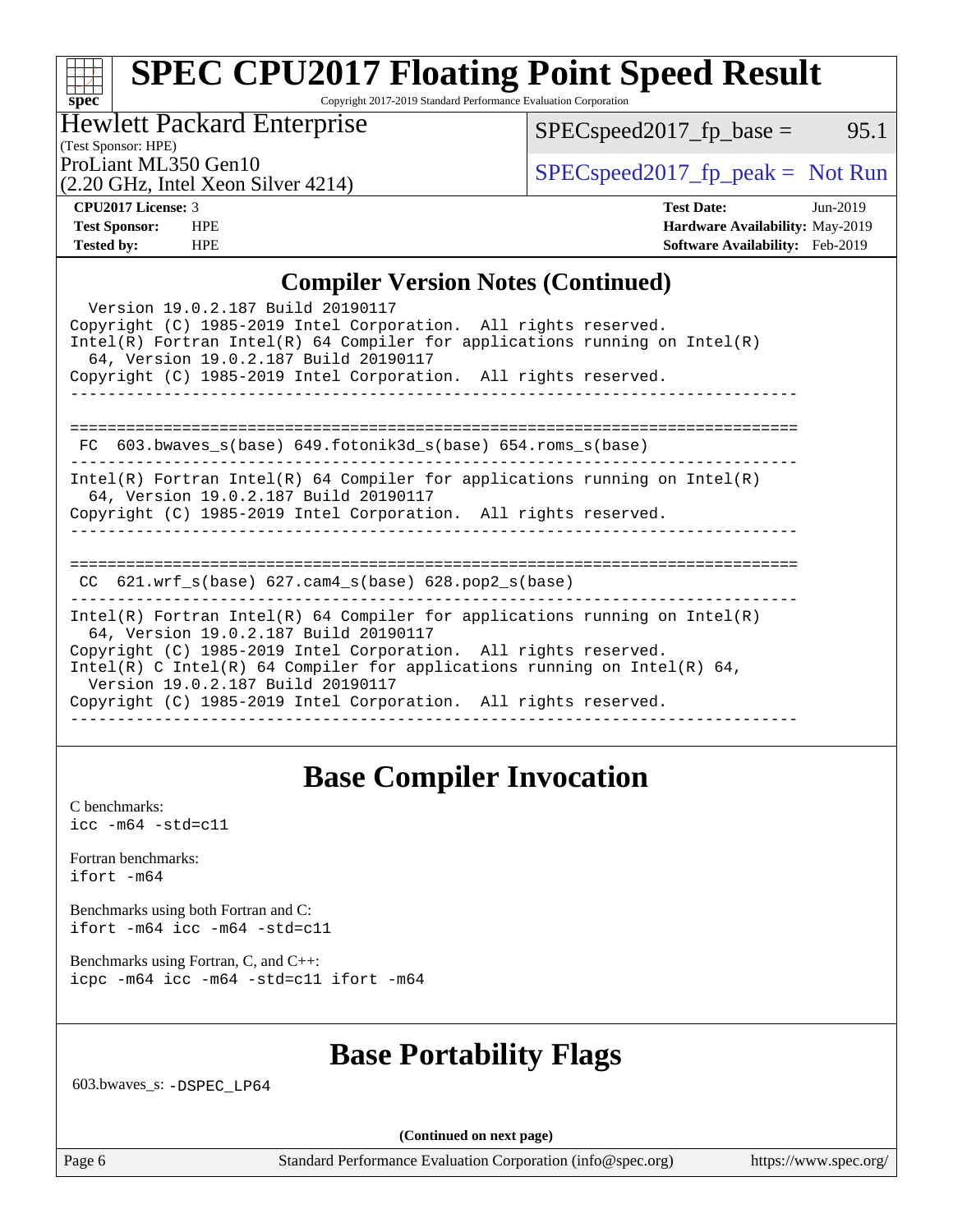Copyright 2017-2019 Standard Performance Evaluation Corporation

### Hewlett Packard Enterprise

(2.20 GHz, Intel Xeon Silver 4214)

(Test Sponsor: HPE)

 $SPEC speed2017<sub>fp</sub> base = 95.1$ 

ProLiant ML350 Gen10  $SPEC speed2017$  [p\_peak = Not Run

**[spec](http://www.spec.org/)**

**[CPU2017 License:](http://www.spec.org/auto/cpu2017/Docs/result-fields.html#CPU2017License)** 3 **[Test Date:](http://www.spec.org/auto/cpu2017/Docs/result-fields.html#TestDate)** Jun-2019 **[Test Sponsor:](http://www.spec.org/auto/cpu2017/Docs/result-fields.html#TestSponsor)** HPE **[Hardware Availability:](http://www.spec.org/auto/cpu2017/Docs/result-fields.html#HardwareAvailability)** May-2019 **[Tested by:](http://www.spec.org/auto/cpu2017/Docs/result-fields.html#Testedby)** HPE **[Software Availability:](http://www.spec.org/auto/cpu2017/Docs/result-fields.html#SoftwareAvailability)** Feb-2019

## **[Base Portability Flags \(Continued\)](http://www.spec.org/auto/cpu2017/Docs/result-fields.html#BasePortabilityFlags)**

 607.cactuBSSN\_s: [-DSPEC\\_LP64](http://www.spec.org/cpu2017/results/res2019q3/cpu2017-20190624-15531.flags.html#suite_basePORTABILITY607_cactuBSSN_s_DSPEC_LP64) 619.lbm\_s: [-DSPEC\\_LP64](http://www.spec.org/cpu2017/results/res2019q3/cpu2017-20190624-15531.flags.html#suite_basePORTABILITY619_lbm_s_DSPEC_LP64) 621.wrf\_s: [-DSPEC\\_LP64](http://www.spec.org/cpu2017/results/res2019q3/cpu2017-20190624-15531.flags.html#suite_basePORTABILITY621_wrf_s_DSPEC_LP64) [-DSPEC\\_CASE\\_FLAG](http://www.spec.org/cpu2017/results/res2019q3/cpu2017-20190624-15531.flags.html#b621.wrf_s_baseCPORTABILITY_DSPEC_CASE_FLAG) [-convert big\\_endian](http://www.spec.org/cpu2017/results/res2019q3/cpu2017-20190624-15531.flags.html#user_baseFPORTABILITY621_wrf_s_convert_big_endian_c3194028bc08c63ac5d04de18c48ce6d347e4e562e8892b8bdbdc0214820426deb8554edfa529a3fb25a586e65a3d812c835984020483e7e73212c4d31a38223) 627.cam4\_s: [-DSPEC\\_LP64](http://www.spec.org/cpu2017/results/res2019q3/cpu2017-20190624-15531.flags.html#suite_basePORTABILITY627_cam4_s_DSPEC_LP64) [-DSPEC\\_CASE\\_FLAG](http://www.spec.org/cpu2017/results/res2019q3/cpu2017-20190624-15531.flags.html#b627.cam4_s_baseCPORTABILITY_DSPEC_CASE_FLAG) 628.pop2\_s: [-DSPEC\\_LP64](http://www.spec.org/cpu2017/results/res2019q3/cpu2017-20190624-15531.flags.html#suite_basePORTABILITY628_pop2_s_DSPEC_LP64) [-DSPEC\\_CASE\\_FLAG](http://www.spec.org/cpu2017/results/res2019q3/cpu2017-20190624-15531.flags.html#b628.pop2_s_baseCPORTABILITY_DSPEC_CASE_FLAG) [-convert big\\_endian](http://www.spec.org/cpu2017/results/res2019q3/cpu2017-20190624-15531.flags.html#user_baseFPORTABILITY628_pop2_s_convert_big_endian_c3194028bc08c63ac5d04de18c48ce6d347e4e562e8892b8bdbdc0214820426deb8554edfa529a3fb25a586e65a3d812c835984020483e7e73212c4d31a38223) [-assume byterecl](http://www.spec.org/cpu2017/results/res2019q3/cpu2017-20190624-15531.flags.html#user_baseFPORTABILITY628_pop2_s_assume_byterecl_7e47d18b9513cf18525430bbf0f2177aa9bf368bc7a059c09b2c06a34b53bd3447c950d3f8d6c70e3faf3a05c8557d66a5798b567902e8849adc142926523472) 638.imagick\_s: [-DSPEC\\_LP64](http://www.spec.org/cpu2017/results/res2019q3/cpu2017-20190624-15531.flags.html#suite_basePORTABILITY638_imagick_s_DSPEC_LP64) 644.nab\_s: [-DSPEC\\_LP64](http://www.spec.org/cpu2017/results/res2019q3/cpu2017-20190624-15531.flags.html#suite_basePORTABILITY644_nab_s_DSPEC_LP64) 649.fotonik3d\_s: [-DSPEC\\_LP64](http://www.spec.org/cpu2017/results/res2019q3/cpu2017-20190624-15531.flags.html#suite_basePORTABILITY649_fotonik3d_s_DSPEC_LP64) 654.roms\_s: [-DSPEC\\_LP64](http://www.spec.org/cpu2017/results/res2019q3/cpu2017-20190624-15531.flags.html#suite_basePORTABILITY654_roms_s_DSPEC_LP64)

## **[Base Optimization Flags](http://www.spec.org/auto/cpu2017/Docs/result-fields.html#BaseOptimizationFlags)**

#### [C benchmarks](http://www.spec.org/auto/cpu2017/Docs/result-fields.html#Cbenchmarks):

[-xCORE-AVX512](http://www.spec.org/cpu2017/results/res2019q3/cpu2017-20190624-15531.flags.html#user_CCbase_f-xCORE-AVX512) [-ipo](http://www.spec.org/cpu2017/results/res2019q3/cpu2017-20190624-15531.flags.html#user_CCbase_f-ipo) [-O3](http://www.spec.org/cpu2017/results/res2019q3/cpu2017-20190624-15531.flags.html#user_CCbase_f-O3) [-no-prec-div](http://www.spec.org/cpu2017/results/res2019q3/cpu2017-20190624-15531.flags.html#user_CCbase_f-no-prec-div) [-qopt-prefetch](http://www.spec.org/cpu2017/results/res2019q3/cpu2017-20190624-15531.flags.html#user_CCbase_f-qopt-prefetch)

[-ffinite-math-only](http://www.spec.org/cpu2017/results/res2019q3/cpu2017-20190624-15531.flags.html#user_CCbase_f_finite_math_only_cb91587bd2077682c4b38af759c288ed7c732db004271a9512da14a4f8007909a5f1427ecbf1a0fb78ff2a814402c6114ac565ca162485bbcae155b5e4258871) [-qopt-mem-layout-trans=4](http://www.spec.org/cpu2017/results/res2019q3/cpu2017-20190624-15531.flags.html#user_CCbase_f-qopt-mem-layout-trans_fa39e755916c150a61361b7846f310bcdf6f04e385ef281cadf3647acec3f0ae266d1a1d22d972a7087a248fd4e6ca390a3634700869573d231a252c784941a8) [-qopenmp](http://www.spec.org/cpu2017/results/res2019q3/cpu2017-20190624-15531.flags.html#user_CCbase_qopenmp_16be0c44f24f464004c6784a7acb94aca937f053568ce72f94b139a11c7c168634a55f6653758ddd83bcf7b8463e8028bb0b48b77bcddc6b78d5d95bb1df2967) [-DSPEC\\_OPENMP](http://www.spec.org/cpu2017/results/res2019q3/cpu2017-20190624-15531.flags.html#suite_CCbase_DSPEC_OPENMP)

[-qopt-prefetch-issue-excl-hint](http://www.spec.org/cpu2017/results/res2019q3/cpu2017-20190624-15531.flags.html#user_CCbase_f-qopt-prefetch-issue-excl-hint) [-ansi-alias](http://www.spec.org/cpu2017/results/res2019q3/cpu2017-20190624-15531.flags.html#user_CCbase_f-ansi-alias) [-complex-limited-range](http://www.spec.org/cpu2017/results/res2019q3/cpu2017-20190624-15531.flags.html#user_CCbase_f-complex-limited-range)

#### [Fortran benchmarks](http://www.spec.org/auto/cpu2017/Docs/result-fields.html#Fortranbenchmarks):

[-DSPEC\\_OPENMP](http://www.spec.org/cpu2017/results/res2019q3/cpu2017-20190624-15531.flags.html#suite_FCbase_DSPEC_OPENMP) [-xCORE-AVX512](http://www.spec.org/cpu2017/results/res2019q3/cpu2017-20190624-15531.flags.html#user_FCbase_f-xCORE-AVX512) [-ipo](http://www.spec.org/cpu2017/results/res2019q3/cpu2017-20190624-15531.flags.html#user_FCbase_f-ipo) [-O3](http://www.spec.org/cpu2017/results/res2019q3/cpu2017-20190624-15531.flags.html#user_FCbase_f-O3) [-no-prec-div](http://www.spec.org/cpu2017/results/res2019q3/cpu2017-20190624-15531.flags.html#user_FCbase_f-no-prec-div) [-qopt-prefetch](http://www.spec.org/cpu2017/results/res2019q3/cpu2017-20190624-15531.flags.html#user_FCbase_f-qopt-prefetch) [-ffinite-math-only](http://www.spec.org/cpu2017/results/res2019q3/cpu2017-20190624-15531.flags.html#user_FCbase_f_finite_math_only_cb91587bd2077682c4b38af759c288ed7c732db004271a9512da14a4f8007909a5f1427ecbf1a0fb78ff2a814402c6114ac565ca162485bbcae155b5e4258871) [-qopt-mem-layout-trans=4](http://www.spec.org/cpu2017/results/res2019q3/cpu2017-20190624-15531.flags.html#user_FCbase_f-qopt-mem-layout-trans_fa39e755916c150a61361b7846f310bcdf6f04e385ef281cadf3647acec3f0ae266d1a1d22d972a7087a248fd4e6ca390a3634700869573d231a252c784941a8) [-qopenmp](http://www.spec.org/cpu2017/results/res2019q3/cpu2017-20190624-15531.flags.html#user_FCbase_qopenmp_16be0c44f24f464004c6784a7acb94aca937f053568ce72f94b139a11c7c168634a55f6653758ddd83bcf7b8463e8028bb0b48b77bcddc6b78d5d95bb1df2967) [-qopt-prefetch-issue-excl-hint](http://www.spec.org/cpu2017/results/res2019q3/cpu2017-20190624-15531.flags.html#user_FCbase_f-qopt-prefetch-issue-excl-hint) [-ansi-alias](http://www.spec.org/cpu2017/results/res2019q3/cpu2017-20190624-15531.flags.html#user_FCbase_f-ansi-alias) [-complex-limited-range](http://www.spec.org/cpu2017/results/res2019q3/cpu2017-20190624-15531.flags.html#user_FCbase_f-complex-limited-range) [-nostandard-realloc-lhs](http://www.spec.org/cpu2017/results/res2019q3/cpu2017-20190624-15531.flags.html#user_FCbase_f_2003_std_realloc_82b4557e90729c0f113870c07e44d33d6f5a304b4f63d4c15d2d0f1fab99f5daaed73bdb9275d9ae411527f28b936061aa8b9c8f2d63842963b95c9dd6426b8a)

[Benchmarks using both Fortran and C](http://www.spec.org/auto/cpu2017/Docs/result-fields.html#BenchmarksusingbothFortranandC):

[-xCORE-AVX512](http://www.spec.org/cpu2017/results/res2019q3/cpu2017-20190624-15531.flags.html#user_CC_FCbase_f-xCORE-AVX512) [-ipo](http://www.spec.org/cpu2017/results/res2019q3/cpu2017-20190624-15531.flags.html#user_CC_FCbase_f-ipo) [-O3](http://www.spec.org/cpu2017/results/res2019q3/cpu2017-20190624-15531.flags.html#user_CC_FCbase_f-O3) [-no-prec-div](http://www.spec.org/cpu2017/results/res2019q3/cpu2017-20190624-15531.flags.html#user_CC_FCbase_f-no-prec-div) [-qopt-prefetch](http://www.spec.org/cpu2017/results/res2019q3/cpu2017-20190624-15531.flags.html#user_CC_FCbase_f-qopt-prefetch) [-ffinite-math-only](http://www.spec.org/cpu2017/results/res2019q3/cpu2017-20190624-15531.flags.html#user_CC_FCbase_f_finite_math_only_cb91587bd2077682c4b38af759c288ed7c732db004271a9512da14a4f8007909a5f1427ecbf1a0fb78ff2a814402c6114ac565ca162485bbcae155b5e4258871) [-qopt-mem-layout-trans=4](http://www.spec.org/cpu2017/results/res2019q3/cpu2017-20190624-15531.flags.html#user_CC_FCbase_f-qopt-mem-layout-trans_fa39e755916c150a61361b7846f310bcdf6f04e385ef281cadf3647acec3f0ae266d1a1d22d972a7087a248fd4e6ca390a3634700869573d231a252c784941a8) [-qopenmp](http://www.spec.org/cpu2017/results/res2019q3/cpu2017-20190624-15531.flags.html#user_CC_FCbase_qopenmp_16be0c44f24f464004c6784a7acb94aca937f053568ce72f94b139a11c7c168634a55f6653758ddd83bcf7b8463e8028bb0b48b77bcddc6b78d5d95bb1df2967) [-DSPEC\\_OPENMP](http://www.spec.org/cpu2017/results/res2019q3/cpu2017-20190624-15531.flags.html#suite_CC_FCbase_DSPEC_OPENMP) [-qopt-prefetch-issue-excl-hint](http://www.spec.org/cpu2017/results/res2019q3/cpu2017-20190624-15531.flags.html#user_CC_FCbase_f-qopt-prefetch-issue-excl-hint) [-ansi-alias](http://www.spec.org/cpu2017/results/res2019q3/cpu2017-20190624-15531.flags.html#user_CC_FCbase_f-ansi-alias) [-complex-limited-range](http://www.spec.org/cpu2017/results/res2019q3/cpu2017-20190624-15531.flags.html#user_CC_FCbase_f-complex-limited-range) [-nostandard-realloc-lhs](http://www.spec.org/cpu2017/results/res2019q3/cpu2017-20190624-15531.flags.html#user_CC_FCbase_f_2003_std_realloc_82b4557e90729c0f113870c07e44d33d6f5a304b4f63d4c15d2d0f1fab99f5daaed73bdb9275d9ae411527f28b936061aa8b9c8f2d63842963b95c9dd6426b8a)

[Benchmarks using Fortran, C, and C++:](http://www.spec.org/auto/cpu2017/Docs/result-fields.html#BenchmarksusingFortranCandCXX)

[-xCORE-AVX512](http://www.spec.org/cpu2017/results/res2019q3/cpu2017-20190624-15531.flags.html#user_CC_CXX_FCbase_f-xCORE-AVX512) [-ipo](http://www.spec.org/cpu2017/results/res2019q3/cpu2017-20190624-15531.flags.html#user_CC_CXX_FCbase_f-ipo) [-O3](http://www.spec.org/cpu2017/results/res2019q3/cpu2017-20190624-15531.flags.html#user_CC_CXX_FCbase_f-O3) [-no-prec-div](http://www.spec.org/cpu2017/results/res2019q3/cpu2017-20190624-15531.flags.html#user_CC_CXX_FCbase_f-no-prec-div) [-qopt-prefetch](http://www.spec.org/cpu2017/results/res2019q3/cpu2017-20190624-15531.flags.html#user_CC_CXX_FCbase_f-qopt-prefetch) [-ffinite-math-only](http://www.spec.org/cpu2017/results/res2019q3/cpu2017-20190624-15531.flags.html#user_CC_CXX_FCbase_f_finite_math_only_cb91587bd2077682c4b38af759c288ed7c732db004271a9512da14a4f8007909a5f1427ecbf1a0fb78ff2a814402c6114ac565ca162485bbcae155b5e4258871) [-qopt-mem-layout-trans=4](http://www.spec.org/cpu2017/results/res2019q3/cpu2017-20190624-15531.flags.html#user_CC_CXX_FCbase_f-qopt-mem-layout-trans_fa39e755916c150a61361b7846f310bcdf6f04e385ef281cadf3647acec3f0ae266d1a1d22d972a7087a248fd4e6ca390a3634700869573d231a252c784941a8) [-qopenmp](http://www.spec.org/cpu2017/results/res2019q3/cpu2017-20190624-15531.flags.html#user_CC_CXX_FCbase_qopenmp_16be0c44f24f464004c6784a7acb94aca937f053568ce72f94b139a11c7c168634a55f6653758ddd83bcf7b8463e8028bb0b48b77bcddc6b78d5d95bb1df2967) [-DSPEC\\_OPENMP](http://www.spec.org/cpu2017/results/res2019q3/cpu2017-20190624-15531.flags.html#suite_CC_CXX_FCbase_DSPEC_OPENMP) [-qopt-prefetch-issue-excl-hint](http://www.spec.org/cpu2017/results/res2019q3/cpu2017-20190624-15531.flags.html#user_CC_CXX_FCbase_f-qopt-prefetch-issue-excl-hint) [-ansi-alias](http://www.spec.org/cpu2017/results/res2019q3/cpu2017-20190624-15531.flags.html#user_CC_CXX_FCbase_f-ansi-alias) [-complex-limited-range](http://www.spec.org/cpu2017/results/res2019q3/cpu2017-20190624-15531.flags.html#user_CC_CXX_FCbase_f-complex-limited-range) [-nostandard-realloc-lhs](http://www.spec.org/cpu2017/results/res2019q3/cpu2017-20190624-15531.flags.html#user_CC_CXX_FCbase_f_2003_std_realloc_82b4557e90729c0f113870c07e44d33d6f5a304b4f63d4c15d2d0f1fab99f5daaed73bdb9275d9ae411527f28b936061aa8b9c8f2d63842963b95c9dd6426b8a)

The flags files that were used to format this result can be browsed at <http://www.spec.org/cpu2017/flags/HPE-ic19.0u1-flags-linux64.html> <http://www.spec.org/cpu2017/flags/HPE-Platform-Flags-Intel-V1.2-CLX-revB.html>

You can also download the XML flags sources by saving the following links: <http://www.spec.org/cpu2017/flags/HPE-ic19.0u1-flags-linux64.xml> <http://www.spec.org/cpu2017/flags/HPE-Platform-Flags-Intel-V1.2-CLX-revB.xml>